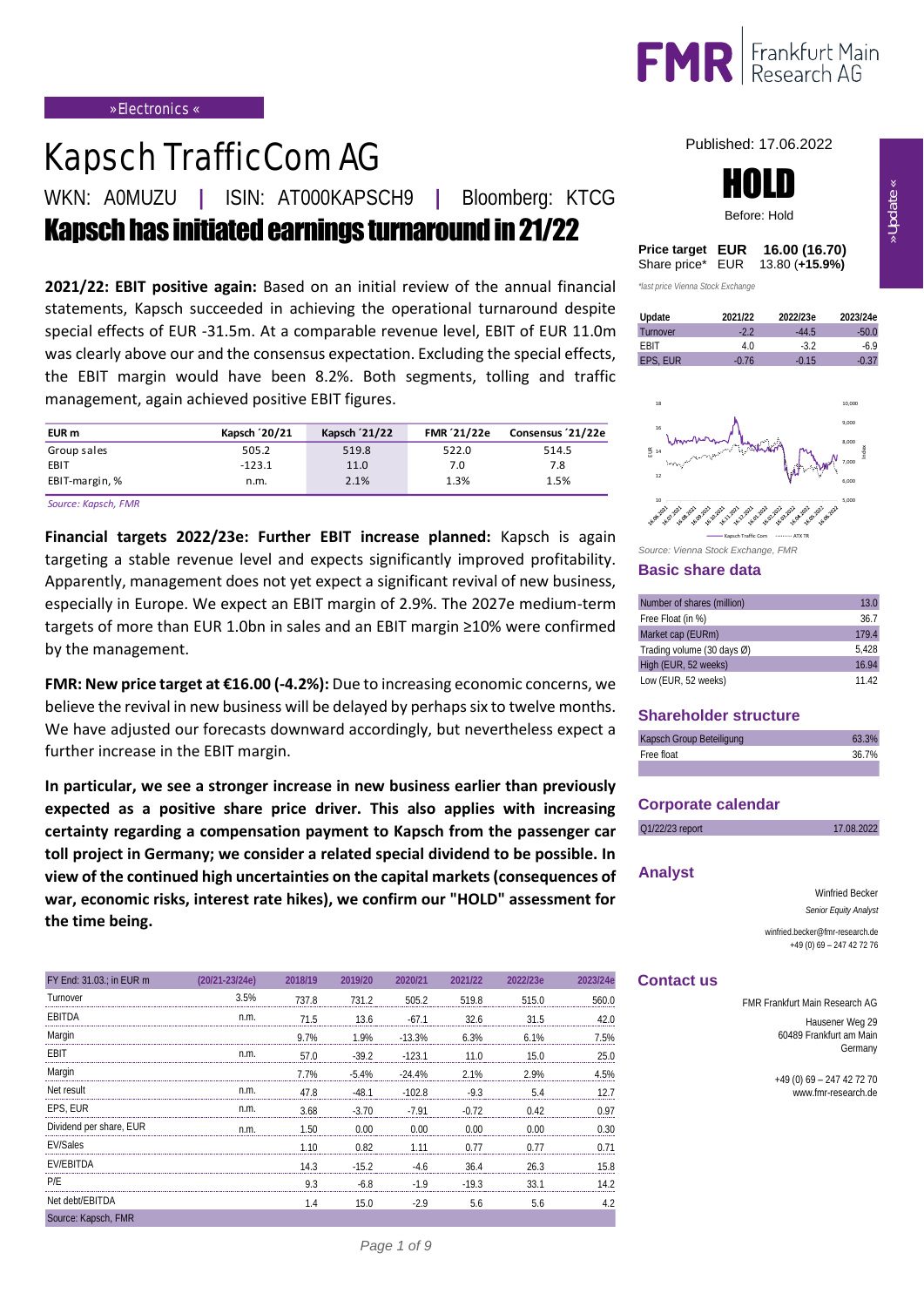

### Valuation: Update

Kapsch achieved a positive earnings swing at EBIT level of an impressive EUR 134.2m in FY 2021/22. This turnaround was achieved despite the fact that the implementation business has not yet shown the desired momentum.

In view of the increasing economic concerns globally, it is understandable for us that Kapsch continues to assume a "stable sales level" for the current year 2022/23e. We now expect a low revenue decline of 0.9%, assuming a further increase in the EBIT margin to 2.9% (21/22: 2.1%). In Poland, for example, two major projects came to an end in September last year and a significantly smaller project was acquired. The extension of a project in South Africa is currently still uncertain. In our opinion, the expectation of a renewed increase in the implementation business must be postponed for a further six to twelve months into the future.

#### **Kapsch: DCF model update leads to new fair value of EUR 16.00 per share**

| Kapsch: DCF model update leads to new fair value of EUR 16.00 per share |          |         |         |         |                                                                                  |         |         |                      |                      |          |                    |
|-------------------------------------------------------------------------|----------|---------|---------|---------|----------------------------------------------------------------------------------|---------|---------|----------------------|----------------------|----------|--------------------|
|                                                                         |          | PHASE 1 |         |         |                                                                                  |         |         | PHASE <sub>2</sub>   |                      |          | PHASE <sub>3</sub> |
| EUR <sub>m</sub>                                                        |          |         |         |         | 2022/23e 2023/24e 2024/25e 2025/26e 2026/27e 2027/28e 2028/29e 2029/30e 2030/31e |         |         |                      |                      | 2031/32e |                    |
| Sales                                                                   | 515.0    | 560.0   | 595.0   | 633.5   | 669.8                                                                            | 708.1   | 743.4   | 774.9                | 801.9                | 823.9    |                    |
| Y-o-Y growth                                                            | $-0.9%$  | 8.7%    | 6.3%    | 6.5%    | 5.7%                                                                             | 5.7%    | 5.0%    | 4.2%                 | 3.5%                 | 2.7%     |                    |
| EBIT                                                                    | 15.0     | 25.0    | 30.0    | 39.0    | 43.8                                                                             | 46.3    | 49.2    | 52.1                 | 55.5                 | 60.3     |                    |
| EBIT-margin                                                             | 2.9%     | 4.5%    | 5.0%    | 6.2%    | 6.5%                                                                             | 6.5%    | 6.6%    | 6.7%                 | 6.9%                 | 7.3%     |                    |
| Income tax on EBIT                                                      | $-3.8$   | $-6.3$  | $-7.5$  | $-9.7$  | $-10.9$                                                                          | $-11.6$ | $-12.3$ | $-13.0$              | $-13.9$              | $-15.1$  |                    |
| Depreciation/Amortisation                                               | 16.5     | 16.5    | 17.0    | 17.6    | 17.9                                                                             | 19.6    | 20.4    | 21.1                 | 22.0                 | 33.0     |                    |
| Change other non-cash items                                             | 0.0      | 0.0     | 0.0     | 0.0     | 0.0                                                                              | 0.9     | $-0.4$  | 0.2                  | 0.2                  | 0.0      |                    |
| Change in net working capital                                           | $-1.1$   | $-3.8$  | 2.6     | $-0.6$  | $-0.1$                                                                           | $-3.4$  | $-3.7$  | $-3.2$               | $-2.4$               | $-1.3$   |                    |
| Net capital expenditure                                                 | $-22.5$  | $-23.7$ | $-25.5$ | $-27.7$ | $-30.2$                                                                          | $-31.1$ | $-32.9$ | $-34.4$              | $-35.4$              | $-33.0$  |                    |
| Free cash flow                                                          | 4.2      | 7.8     | 16.5    | 18.5    | 20.4                                                                             | 20.8    | 20.2    | 22.9                 | 26.0                 | 43.9     |                    |
| <b>Present values</b>                                                   | 4.0      | 6.7     | 12.9    | 13.2    | 13.1                                                                             | 12.1    | 10.7    | 10.9                 | 11.3                 | 17.3     | 268.5              |
| Present value Phase 1                                                   | 49.9     |         |         |         | Risk free rate                                                                   |         | 2.0%    |                      | Target equity ratio  |          | 55.0%              |
| Present value Phase 2                                                   | 62.3     |         |         |         | Equity risk premium                                                              |         | 8.0%    |                      | Beta factor          |          | 1.6                |
| Present value Phase 3                                                   | 268.5    |         |         |         | Debt risk premium                                                                |         | 4.0%    |                      | WACC                 |          | 10.3%              |
| <b>Total present value</b>                                              | 380.8    |         |         |         | EBIT-margin (PHASE 3)                                                            |         | 8.5%    |                      | Terminal growth rate |          | 2.0%               |
| + Non-operating assets/Other                                            | $-18.4$  |         |         |         |                                                                                  |         |         | Sensitivity analysis |                      |          |                    |
| - Net financial debt                                                    | $-154.3$ |         |         |         | <b>WACC</b>                                                                      |         |         |                      |                      |          |                    |
|                                                                         |          |         |         |         |                                                                                  |         | 9.3%    | 9.8%                 | 10.3%                | 10.8%    | 11.3%              |
| Fair value of equity                                                    | 208.0    |         |         |         |                                                                                  | 3.0%    | 25.34   | 21.86                | 18.87                | 16.29    | 14.04              |
|                                                                         |          |         |         |         | <b>Terminal</b>                                                                  | 2.5%    | 23.17   | 20.06                | 17.37                | 15.02    | 12.96              |
| - Number of shares (m)                                                  | 13.000   |         |         |         | growth                                                                           | 2.0%    | 21.30   | 18.49                | 16.00                | 13.90    | 12.00              |
|                                                                         |          |         |         |         | rate                                                                             | 1.5%    | 19.66   | 17.11                | 14.87                | 12.89    | 11.13              |
| Fair value per share (in EUR)                                           | 16.00    |         |         |         |                                                                                  | 1.0%    | 18.23   | 15.89                | 13.82                | 11.99    | 10.35              |

#### *Source: FMR*

Based on the current price level, the share currently has an upside potential of 15.9%. However, due to the current high level of uncertainty (Russia-Ukraine war, global interest rate hikes, inflation concerns, increasing economic risks) and volatility on the capital markets, we leave our recommendation at HOLD, because the Kapsch share will probably not be able to escape this environment. In our opinion, two factors in particular can ensure a positive share price development:

• The implementation business will regain momentum earlier than previously expected and provide for stronger revenue growth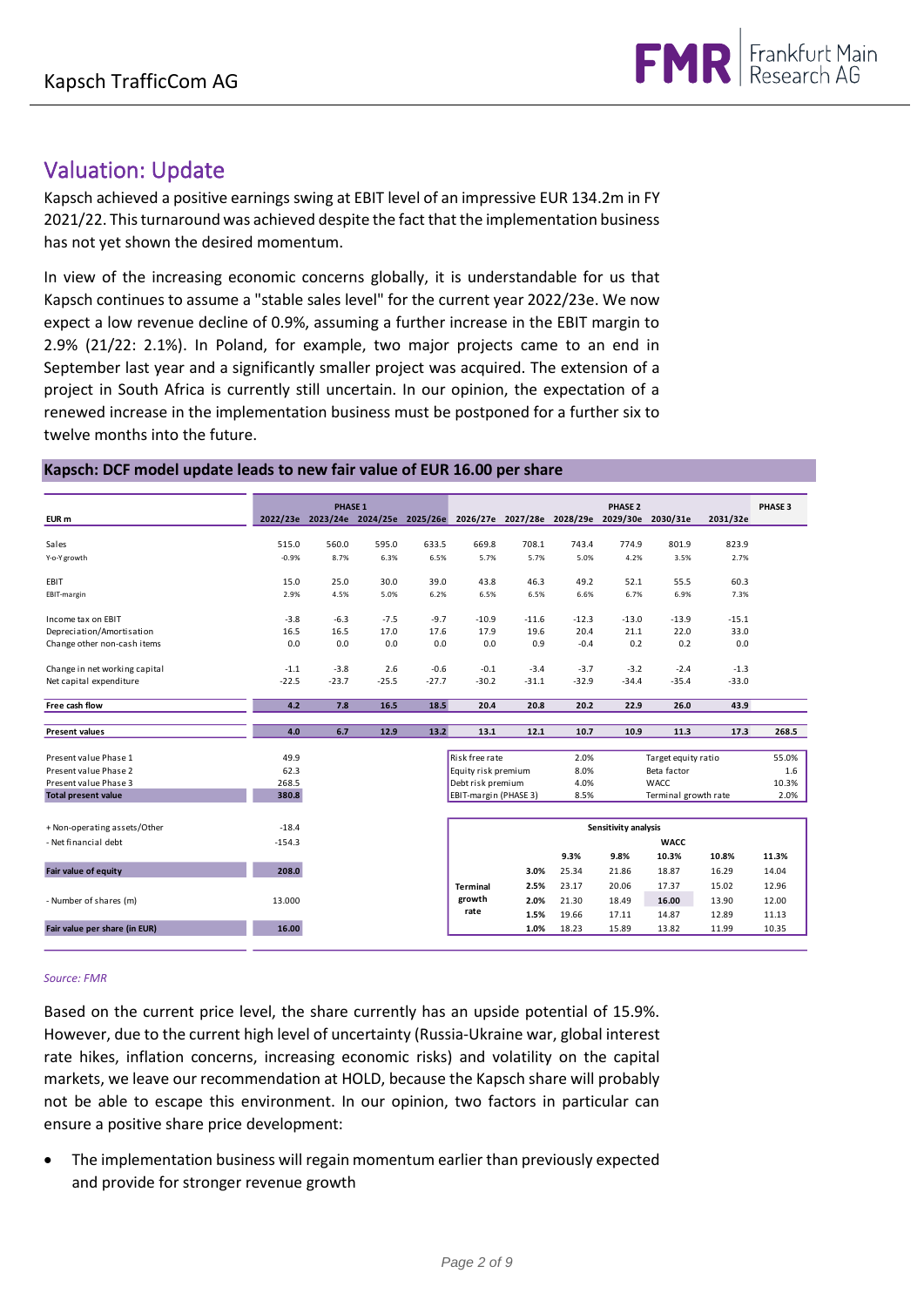• In the toll dispute with the German government, it is becoming increasingly certain that Kapsch and CTS Eventim will receive compensation payments. We can imagine a figure for Kapsch of between EUR 100 and 120m. In this context, we also consider a special payment to Kapsch shareholders to be possible

### Further highlights in 2021/22

**Sales analysis:** With new business remaining sluggish, as expected, Group sales increased by 2.9% to EUR 519.8m, slightly below our estimate of EUR 522.0m. A good final quarter with sales growth of 16.5% made a significant contribution to this growth. Both segments increased their revenues: Tolling: +3.2%; Traffic Management: +2.0%. However, the implementation business declined in both segments. Tolling: -11.0%; Traffic Management: -7.9% in each case year-on-year.

**Group EBIT**: The Tolling segment contributed EUR 3.3m to the Group EBIT of EUR 11.0m (previous year: EUR -123.2m), while EUR 7.7m came from Traffic Management. The reported Group EBIT includes special effects of EUR 31.5m.

**Financial development:** Financial debt was successfully reduced to EUR 158m (2020/21: EUR 170m). Free cashflow showed a pleasing development, rising from EUR 4.3m to EUR 16.7m. In our opinion, the equity ratio remains too low at 15%.

**Development in the toll dispute:** Following the termination of the toll agreement by the German government in June 2019, an interim arbitration ruling in March 2022 found that the claim of autoTicket GmbH, Germany is justified on the merits. The amount will now be decided in subsequent arbitration proceedings. Based on a maximum amount of EUR 560m, corresponding risk discounts and a 50/50 split between Kapsch and CTS Eventim, we can currently imagine a compensation for Kapsch of between EUR 100 and 120m. This would be EUR 7.7 to 9.2 per Kapsch share. Further developments remain to be seen. We have **not** yet included the possible compensation payment in our forecasts and valuation.

**Ability to pay dividends**: In the investor and analyst conference, we got the impression that management does not yet consider the ability to pay dividends to be given and still gives preference to the internal strengthening of the group. In this respect, we expect another zero round for the current fiscal year and estimate a payout of EUR 0.30 per share for 2023/24e.

**Continued lack of momentum in new business**

**Possible toll compensation not yet included in our forecasts/valuation**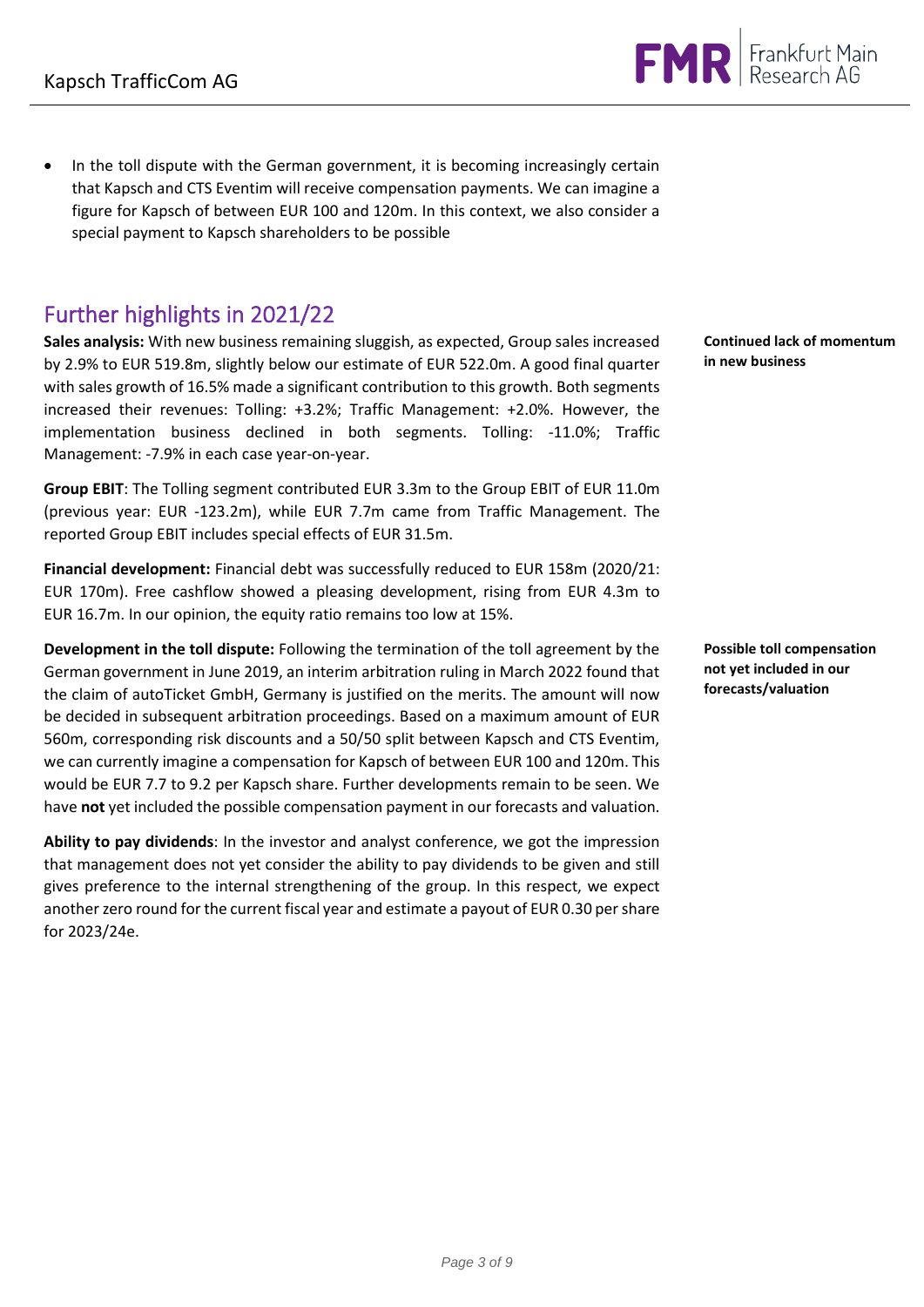## Appendix

#### **Profit and loss statement**

| in EUR m (IFRS)                                                                         | 2018/19          | 2019/20          | 2020/21             | 2021/22          | 2022/23e         | 2023/24e        |
|-----------------------------------------------------------------------------------------|------------------|------------------|---------------------|------------------|------------------|-----------------|
| <b>Revenues</b>                                                                         | 737.8            | 731.2            | 505.2               | 519.8            | 515.0            | 560.0           |
| YoY growth                                                                              | 6.4%             | $-0.9%$          | $-30.9%$            | 2.9%             | $-0.9%$          | 8.7%            |
| Increase/Decrease in inventories of finished goods                                      | 20.9             | $-6.1$           | $-6.2$              | $-2.7$           | 0.5              | 1.1             |
| and work in progress<br>as % of revenues                                                | 2.8%             | $-0.8%$          | $-1.2%$             | $-0.5%$          | 0.1%             | 0.2%            |
|                                                                                         |                  |                  |                     |                  |                  |                 |
| <b>Total Operating Output</b><br><b>YoY</b> growth                                      | 758.7<br>0.0%    | 725.1<br>$-4.4%$ | 499.0<br>$-31.2%$   | 517.1<br>3.6%    | 515.5<br>$-0.3%$ | 561.1<br>8.8%   |
| Cost of Materials                                                                       | -323.5           | $-334.9$         | $-243.5$            | $-202.8$         | $-203.1$         | $-220.0$        |
| as % of revenues                                                                        | $-43.8%$         | $-45.8%$         | $-48.2%$            | $-39.0%$         | $-39.4%$         | $-39.3%$        |
| <b>Gross Profit</b>                                                                     | 435.2            | 390.1            | 255.6               | 314.3            | 312.4            | 341.2           |
| as % of revenues                                                                        | 59.0%            | 53.4%            | 50.6%               | 60.5%            | 60.7%            | 60.9%           |
| Personnel expenses                                                                      | $-252.7$         | $-269.2$         | $-243.8$            | $-227.1$         | $-219.1$         | $-234.5$        |
| as % of revenues                                                                        | $-34.3%$         | $-36.8%$         | $-48.3%$            | $-43.7%$         | $-42.5%$         | $-41.9%$        |
| Other operating expenses<br>as % of revenues                                            | $-126.3$         | $-118.7$         | $-84.7$<br>$-16.8%$ | $-69.1$          | $-67.0$          | $-71.3$         |
| Other operating income                                                                  | $-17.1%$<br>15.3 | $-16.2%$<br>11.3 | 5.8                 | $-13.3%$<br>14.5 | $-13.0%$<br>5.3  | $-12.7%$<br>6.7 |
| as % of revenues                                                                        | 2.1%             | 1.6%             | 1.2%                | 2.8%             | 1.0%             | 1.2%            |
|                                                                                         |                  |                  |                     |                  |                  |                 |
| <b>EBITDA reported</b>                                                                  | 71.5             | 13.6             | $-67.1$             | 32.6             | 31.5             | 42.0            |
| as % of revenues                                                                        | 9.7%             | 1.9%             | $-13.3%$            | 6.3%             | 6.1%             | 7.5%            |
| Depreciation of property, plant and equipment, and<br>amortisation of intangible assets | $-14.5$          | $-52.8$          | $-56.0$             | $-21.6$          | $-16.5$          | $-17.0$         |
| as % of revenues                                                                        | $-2.0%$          | $-7.2%$          | $-11.1%$            | $-4.2%$          | $-3.2%$          | $-3.0%$         |
| <b>EBIT reported</b>                                                                    | 57.0             | $-39.2$          | $-123.1$            | 11.0             | 15.0             | 25.0            |
| as % of revenues                                                                        | 7.7%             | $-5.4%$          | $-24.4%$            | 2.1%             | 2.9%             | 4.5%            |
| Financial result (net)                                                                  | $-2.0$           | $-24.3$          | $-9.9$              | $-5.7$           | $-5.2$           | $-5.3$          |
| <b>EBT (Earnings before taxes)</b>                                                      | 55.1             | $-63.4$          | $-133.1$            | 5.3              | 9.9              | 19.7            |
| as % of revenues                                                                        | 7.5%             | $-8.7%$          | $-26.3%$            | 1.0%             | 1.9%             | 3.5%            |
| Income taxes                                                                            | $-8.5$           | 7.7              | 27.8                | $-11.5$          | $-2.5$           | $-4.9$          |
| as % of EBT                                                                             | $-15.4%$         | $-12.2%$         | $-20.9%$            | $-215.1%$        | $-25.0%$         | $-25.0%$        |
| <b>Net income</b>                                                                       | 46.6             | $-55.7$          | $-105.2$            | $-6.2$           | 7.4              | 14.8            |
| as % of revenues                                                                        | 6.3%             | $-7.6%$          | $-20.8%$            | $-1.2%$          | 1.4%             | 2.6%            |
| Minority interests                                                                      | 1.3              | 7.6              | 2.4                 | $-3.1$           | $-2.0$           | $-2.1$          |
| Net income attributable to shareholders                                                 | 47.8             | $-48.1$          | $-102.8$            | $-9.3$           | 5.4              | 12.7            |
| as % of revenues                                                                        | 6.5%             | $-6.6%$          | $-20.3%$            | $-1.8%$          | 1.1%             | 2.3%            |
| Shares outstanding (in m), weighted                                                     | 13.00            | 13.00            | 13.00               | 13.00            | 13.00            | 13.00           |
| Basic earnings per share (EUR)                                                          | 3.68             | $-3.70$          | $-7.91$             | $-0.72$          | 0.42             | 0.97            |
|                                                                                         |                  |                  |                     |                  |                  |                 |

*Source: Kapsch, FMR*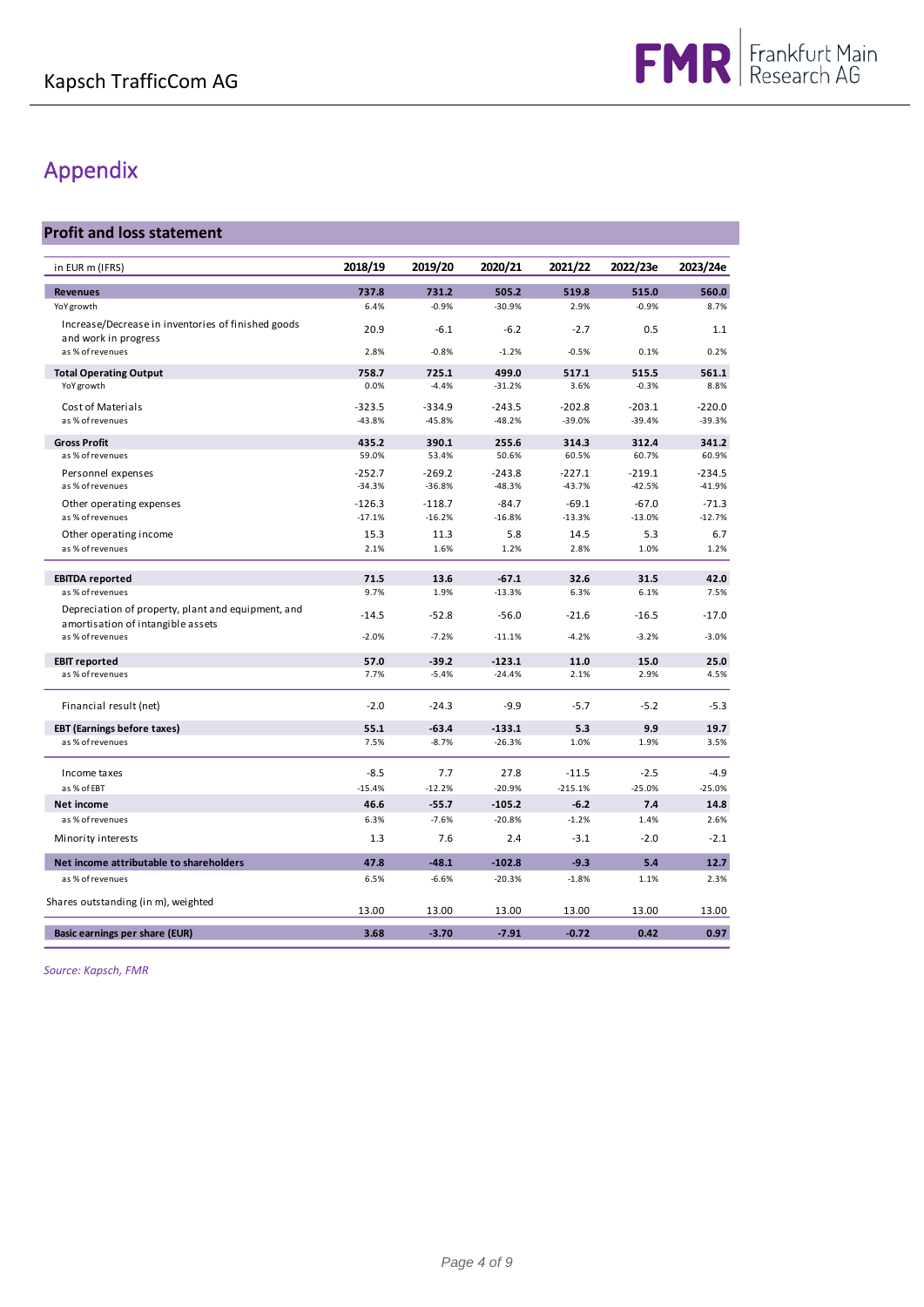### **Balance sheet**

| in EUR m (IFRS)                                                            | 2018/19        | 2019/20 | 2020/21        | 2021/22        | 2022/23e      | 2023/24e       |
|----------------------------------------------------------------------------|----------------|---------|----------------|----------------|---------------|----------------|
| Assets                                                                     |                |         |                |                |               |                |
| <b>Non-current assets</b>                                                  | 182.2          | 227.3   | 205.0          | 195.6          | 195.7         | 203.6          |
| as % of total assets                                                       | 26.9%          | 31.3%   | 34.6%          | 38.2%          | 38.5%         | 40.6%          |
| Intangible assets                                                          | 33.6           | 15.2    | 13.4           | 13.0           | 13.5          | 14.2           |
| Goodwill                                                                   | 51.0           | 44.7    | 22.8           | 22.7           | 22.7          | 22.7           |
| Property, plant and equipment                                              | 22.0           | 82.3    | 55.2           | 49.0           | 54.0          | 59.0           |
| Non-current financial assets                                               | 35.8           | 43.5    | 42.0           | 42.8           | 43.3          | 44.3           |
| Real Estate held as financial investment                                   | 0.0            | 0.0     | 0.0            | 0.0            | 0.0           | 0.0            |
| Leasing and rental assets                                                  | 0.0            | 1.2     | 0.0            | 0.0            | 0.0           | 0.0            |
| Other non-current assets                                                   | 16.9           | 13.8    | 5.2            | 3.7            | 3.8           | 3.9            |
| Deferred tax assets, long-term                                             | 18.5           | 26.3    | 62.0           | 60.2           | 54.2          | 55.3           |
| Other non-current financial assets                                         | 4.5            | 0.3     | 4.4            | 4.1            | 4.1           | 4.1            |
| <b>Current assets</b>                                                      | 494.4          | 499.9   | 388.2          | 316.6          | 312.3         | 297.6          |
| as % of total assets                                                       | 73.1%          | 68.7%   | 65.4%          | 61.8%          | 61.5%         | 59.4%          |
|                                                                            | 64.1           | 55.7    |                | 35.6           |               |                |
| Inventories                                                                | 209.4          | 177.0   | 41.7           | 131.4          | 36.3<br>132.7 | 37.0<br>136.7  |
| Trade accounts receivable                                                  | 0.0            | 0.0     | 130.0<br>0.0   | 0.0            | 0.0           | 0.0            |
| Current prepayments made<br>Other current non-financial assets             | 122.6          | 138.6   | 106.6          | 83.9           | 84.7          | 85.6           |
| Deferred tax assets, short-term                                            | 2.6            | 4.7     | 6.8            | 4.4            | 3.1           | 3.2            |
| Current financial assets                                                   | 1.1            | 1.4     | 1.0            | 1.6            | 1.3           | 1.3            |
| Cash and cash equivalents                                                  | 94.7           | 122.6   | 102.0          | 59.8           | 54.2          | 33.9           |
| Assets held for sale                                                       |                | 0.0     | 0.0            | 0.0            | 0.0           | 0.0            |
| as % of total assets                                                       | 0.0<br>0.0%    | 0.0%    | 0.0%           | 0.0%           | 0.0%          | 0.0%           |
|                                                                            |                |         |                |                |               |                |
| <b>Total assets</b>                                                        | 676.6          | 727.2   | 593.2          | 512.1          | 507.9         | 501.2          |
| Shareholders' equity and liabilities                                       |                |         |                |                |               |                |
| Shareholders' equity                                                       | 257.5          | 182.5   | 84.8           | 77.9           | 83.3          | 96.0           |
| as % of total equity and liabilities                                       | 38.1%          | 25.1%   | 14.3%          | 15.2%          | 16.4%         | 19.2%          |
| Subscribed capital                                                         | 13.0           | 13.0    | 13.0           | 13.0           | 13.0          | 13.0           |
| Capital reserves                                                           | 117.5          | 117.5   | 117.5          | 117.5          | 117.5         | 117.5          |
| Retained earnings                                                          | 126.9          | 57.7    | $-39.3$        | $-47.3$        | $-47.3$       | $-47.3$        |
| Treasury stocks                                                            | 0.0            | 0.0     | 0.0            | 0.0            | 0.0           | 0.0            |
| Other equity items                                                         | 0.0            | 0.0     | 0.0            | 0.0            | 5.4           | 18.1           |
| Minority interest on equity                                                | 0.1            | $-5.7$  | $-6.5$         | $-5.3$         | $-5.3$        | $-5.3$         |
|                                                                            |                | 273.2   |                |                | 185.5         |                |
| Non-current provisions/liabilities<br>as % of total equity and liabilities | 183.8<br>27.2% | 37.6%   | 198.3<br>33.4% | 194.0<br>37.9% | 36.5%         | 169.6<br>33.8% |
|                                                                            |                |         |                |                |               |                |
| Non-current pension provisions                                             | 26.1           | 27.6    | 27.3           | 24.2           | 23.7          | 23.2           |
| Other non-current provisions                                               | 6.7            | 4.3     | 3.3            | 1.7            | 1.7           | 1.7            |
| Non-current financial liabilities                                          | 139.3          | 235.3   | 156.6          | 163.6          | 155.4         | 139.9          |
| Non-current prepayments received                                           | 0.0            | 0.0     | 0.0            | 0.0            | 0.0           | 0.0            |
| Non-current deferred tax liabilities                                       | 5.1            | 1.7     | 1.0            | 2.9            | 3.0           | 3.0            |
| Other non-current liabilities                                              | 6.6            | 4.3     | 10.0           | 1.6            | 1.7           | 1.8            |
| <b>Current liabilities and provisions</b>                                  | 235.2          | 271.5   | 310.2          | 240.2          | 239.2         | 235.6          |
| as % of total equity and liabilities                                       | 34.8%          | 37.3%   | 52.3%          | 46.9%          | 47.1%         | 47.0%          |
| Current provisions                                                         | 14.7           | 23.4    | 42.5           | 28.6           | 29.2          | 29.8           |
| Current financial liabilities                                              | 29.9           | 64.3    | 115.9          | 55.9           | 53.1          | 47.8           |
| Trade accounts payable                                                     | 89.6           | 92.4    | 59.4           | 71.5           | 71.9          | 72.2           |
| Current prepayments received                                               | 0.0            | 0.0     | 0.0            | 0.0            | 0.0           | 0.0            |
| Current tax liabilities                                                    | 2.3            | 4.0     | 1.8            | 2.3            | 2.3           | 2.3            |
| Current deferred tax liabilities                                           | 0.0            | 0.0     | 0.0            | 0.0            | 0.0           | 0.0            |
| Other current liabilities                                                  | 98.7           | 87.4    | 90.6           | 81.8           | 82.6          | 83.5           |
| Liabilities held for sale                                                  | 0.0            | 0.0     | 0.0            | 0.0            | 0.0           | 0.0            |
| as % of total equity and liabilities                                       |                |         |                |                |               |                |
| <b>Total equity and liabilities</b>                                        | 676.6          | 727.2   | 593.2          | 512.1          | 507.9         | 501.2          |
|                                                                            |                |         |                |                |               |                |

*Source: Kapsch, FMR*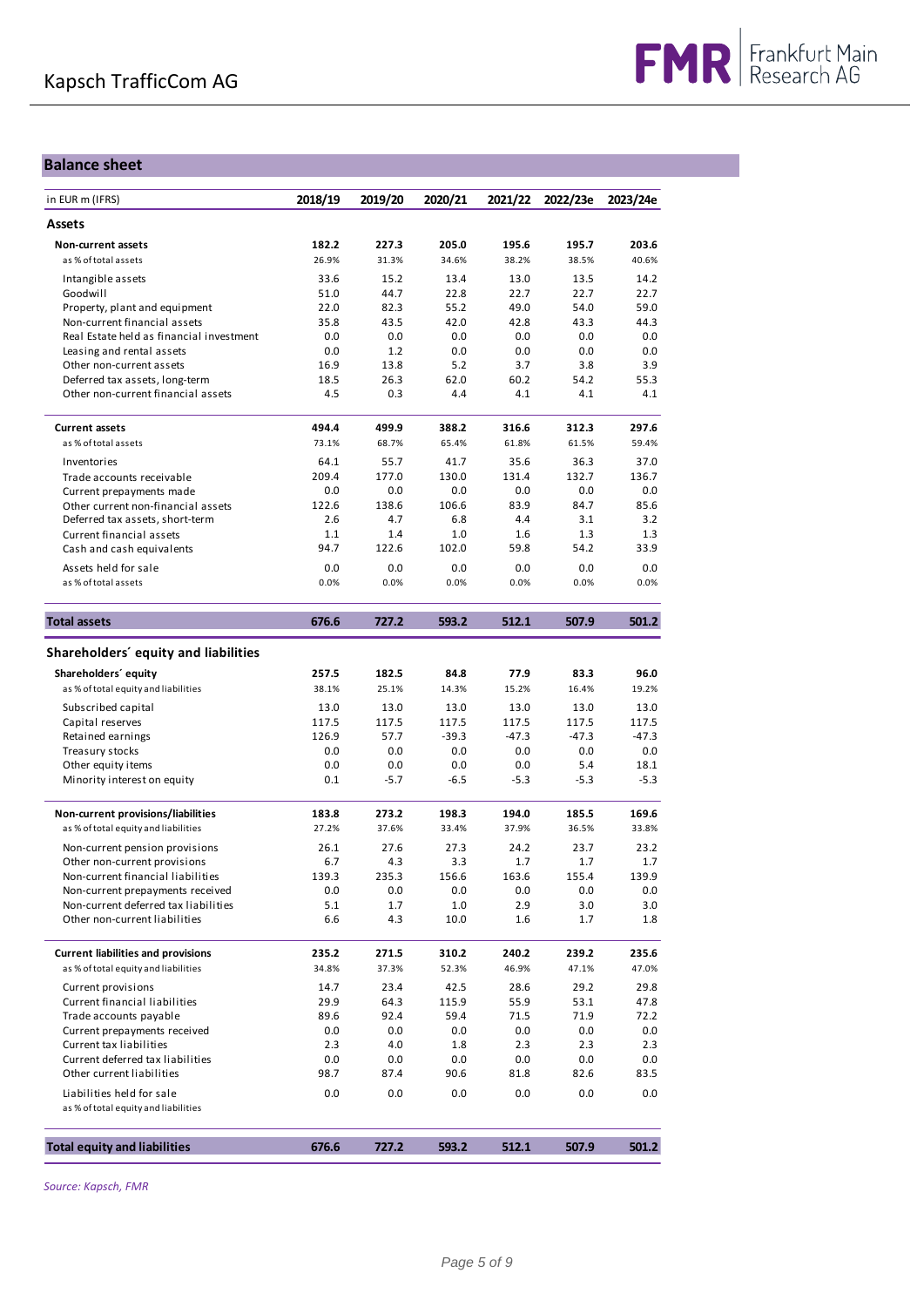#### **Cash flow statement**

| <b>Cash flow statement</b>                        |         |         |          |         |          |          |
|---------------------------------------------------|---------|---------|----------|---------|----------|----------|
| in EUR m (IFRS)                                   | 2018/19 | 2019/20 | 2020/21  | 2021/22 | 2022/23e | 2023/24e |
| <b>EBIT</b>                                       | 57.0    | $-39.2$ | $-123.1$ | 11.0    | 15.0     | 25.0     |
| Depreciation/impairments                          | 14.5    | 52.8    | 56.0     | 21.6    | 16.5     | 17.0     |
| Change in pension and similar provisions          | 1.7     | $-4.7$  | $-2.0$   | $-2.6$  | $-0.5$   | $-0.5$   |
| Other non-cash expenses/income                    | $-22.4$ | 7.4     | 15.3     | $-3.7$  | $-0.6$   | $-2.1$   |
| Change in Working Capital                         | $-74.0$ | 31.3    | 82.9     | 16.6    | $-1.1$   | $-3.8$   |
| Cash effects from divestment of fixed assets      |         |         |          |         |          |          |
| Cash effect from interests                        | $-2.6$  | $-4.0$  | $-4.3$   | $-5.0$  | 0.0      | 0.0      |
| Cash effect from other participation result       | 0.0     | 0.0     | 0.0      | 0.0     | 0.0      | 0.0      |
| Cash tax adjustments                              | $-13.7$ | $-10.2$ | $-13.7$  | $-12.6$ | $-2.4$   | $-4.9$   |
| Cash effects from extraordinary items             |         |         |          |         |          |          |
| <b>Cashflow from Operations</b>                   | $-39.5$ | 33.4    | 11.1     | 25.5    | 26.9     | 30.8     |
| Investments in Fixed assets                       | $-14.3$ | $-33.6$ | $-14.1$  | $-16.0$ | $-22.5$  | $-23.7$  |
| Payments received: Disposal of non-current assets | 1.9     | 0.0     | 1.3      | 0.8     | 0.0      | 0.0      |
| Change in consolidation: Disposals/Acquisitions   | $-18.6$ | 2.2     | $-0.8$   | 1.2     | 0.0      | 0.0      |
| Interest and other financial income               | 13.0    | 0.4     | 6.8      | 5.3     | 0.0      | 0.0      |
| Cash changes from extraordinary items             | 0.0     | 0.0     | 0.0      | 0.0     | 0.0      | 0.0      |
| Other changes from investing activities           | 0.0     | 0.0     | 0.0      | 0.0     | 5.9      | $-1.2$   |
| Cashflow from investing activities                | $-18.0$ | $-31.0$ | $-6.8$   | $-8.7$  | $-16.6$  | $-24.9$  |
| Cash changes in financial debt                    | $-1.9$  | 66.6    | $-11.4$  | $-45.6$ | $-11.0$  | $-20.9$  |
| Changes in shareholders equity                    | 0.0     | 0.0     | 0.0      | 0.0     | 0.0      | 0.0      |
| Dividend payments                                 | $-19.5$ | $-19.5$ | 0.0      | 0.0     | 0.0      | 0.0      |
| Cash changes from own shares                      | 0.0     | 0.0     | 0.0      | 0.0     | 0.0      | 0.0      |
| Interest and other financial expenses             | 0.0     | 0.0     | 0.0      | 0.0     | 0.0      | 0.0      |
| Other changes from financing activities           | $-5.7$  | $-15.6$ | $-15.5$  | $-15.4$ | $-4.8$   | $-5.4$   |
| Cashflow from financing activities                | $-27.1$ | 31.4    | $-26.8$  | $-61.1$ | $-15.8$  | $-26.3$  |
| Total change in cash and cash equivalents         | $-84.6$ | 33.8    | $-22.5$  | $-44.3$ | $-5.5$   | $-20.4$  |
| Effect of exchange rate changes on cash           | $-2.6$  | $-5.8$  | 1.9      | 2.1     | $-0.1$   | 0.1      |
| Other changes in cash and cash equivalents        | 0.0     | 0.0     | 0.0      | 0.0     | 0.0      | 0.0      |
| Cash and cash equivalents: Beginning of period    | 181.8   | 94.7    | 122.6    | 102.0   | 59.8     | 54.2     |
| Cash and cash equivalents: End of period          | 94.7    | 122.6   | 102.0    | 59.8    | 54.2     | 33.9     |

*Source: Kapsch, FMR*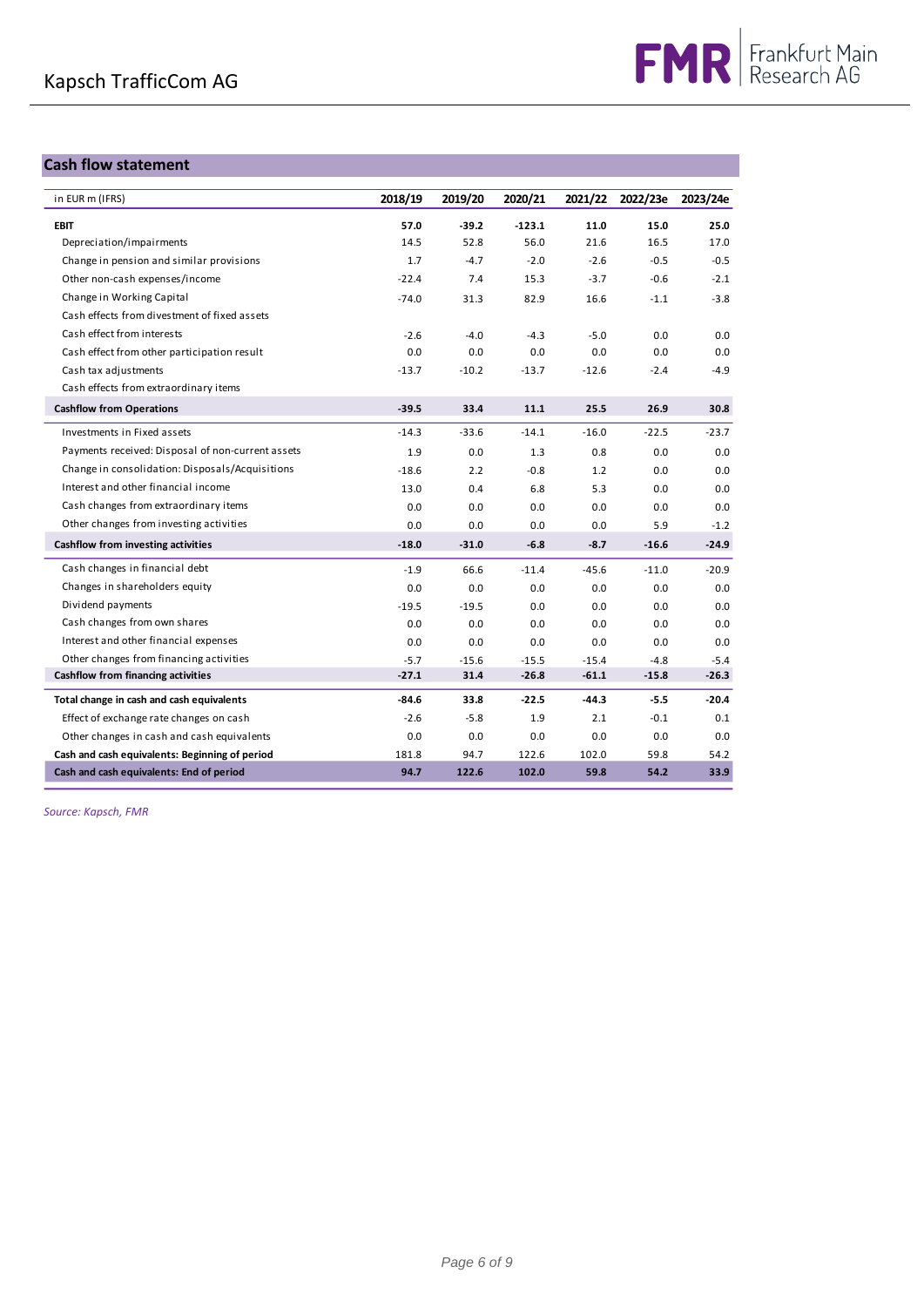**Declaration of liability (disclaimer) and mandatory details pursuant to Section 85 Securities Trading Act (WpHG), EU Market Abuse Regulation (EU Regulation No. 596/2014), Delegated Regulation 2016/958 and Delegated Regulation 2017/565 including details of possible conflicts of interest (disclosures), the author and the responsible supervisory authority**

The following details inform the reader about the legal provisions that are to be observed when compiling financial analyses.

#### **1. Declaration of liability**

When producing an analysis, we have procured the actual details from the sources available to us that are generally deemed to be reliable. We cannot make any claim regarding the accuracy and completeness of such information. The recommendations and/or prognoses made by us on the basis of these actual details constitute non-binding value judgments made at the time of compilation of the study and represent the opinion of the author. Subsequent changes cannot be taken into account. FMR Frankfurt Main Research AG shall not be liable for damages of any kind in relation to any incomplete or incorrect information and FMR Frankfurt Main Research AG shall not be liable for indirect and/or direct damages and/or consequential damages. In particular, FMR Frankfurt Main Research AG shall not be liable for statements, plans or other details contained in this investment advice in relation to the company being investigated, its affiliated companies, strategies, market and/or competition situation, economic and/or legal framework conditions etc. Although the investment advice was compiled using full diligence, errors or omissions cannot be excluded. FMR Frankfurt Main Research AG, its shareholders and employees shall not be liable for the correctness or completeness of statements, assessments, recommendations or conclusions derived from the information contained in this analysis.

If an investment recommendation is provided in the context of an existing contractual relationship, e.g. financial advice or a similar service, FMR Frankfurt Main Research AG's liability shall be limited to gross negligence and intent. Should key details be omitted, FMR Frankfurt Main Research AG shall be liable for ordinary negligence. The liability of FMR Frankfurt Main Research AG shall be restricted to the amount of typical and foreseeable damages.

The study does not constitute an offer or request to acquire shares. Our information and recommendations in this study do not constitute individual investment advice and may therefore not be suitable, or may only be of limited suitability, for individual investors depending on the specific investment goals, the investment horizon or individual investment situation. With the compilation and distribution of this study we are not engaged in an investment advisor or portfolio management capacity for any persons. This study cannot replace the need for investment advice in any case.

The estimates, particularly prognoses and price expectations, may not be achieved. The work and all parts thereof are protected by copyright. All use outside the scope of copyright law is impermissible and prosecutable. This shall apply in particular to duplications, translations, microfilms, the saving and processing of the entire content or parts of the content on electronic media.

It is possible that shareholders, managers or employees of FMR Frankfurt Main Research AG or its affiliated companies have a position of responsibility in the companies named in the analysis, e.g. as a member of the supervisory board. The opinions contained in this investment advice may be amended without notice. All rights are reserved.

#### **2. Mandatory details**

a) First publication: 17.06.2022

b) Time conditions of expected updates: quarterly

c) Supervisory authority: Federal Financial Supervisory Authority (Bundesanstalt für Finanzdienstleistungsaufsicht), Marie-Curie-Straße 24- 28, 60439 Frankfurt am Main

d) Previous analyses: No analysis was published in the 12 months before publication of this analysis that contains a recommendation for a specific investment decision which contradicts this analysis.

e) The analysis was made available to the issuer, to the extent that is legally permissible, before publication and was not amended thereafter.

f) All prices and price developments listed in the analysis are based on closing prices insofar as no contradictory details were provided about prices and price developments.

#### **3. Disclosures**

a) Neither FMR Frankfurt Main Research AG nor an affiliated company, nor any person who contributed to the compilation

(i.) has an involvement in the share capital of the issuer of at least 5 per cent;

(ii.) was involved in the management of a syndicate within the past five months that issued financial instruments of the issuer in the context of a public tender;

(iii.) managed financial instruments of the issuer on a market by means of concluding purchase or sale agreements:

(iv.) has, within the past twelve months, concluded an agreement regarding services in connection with investment banking business or received a service or performance promise from such agreement, with issuers which either themselves or the financial instruments thereof, are the subject of the financial analysis;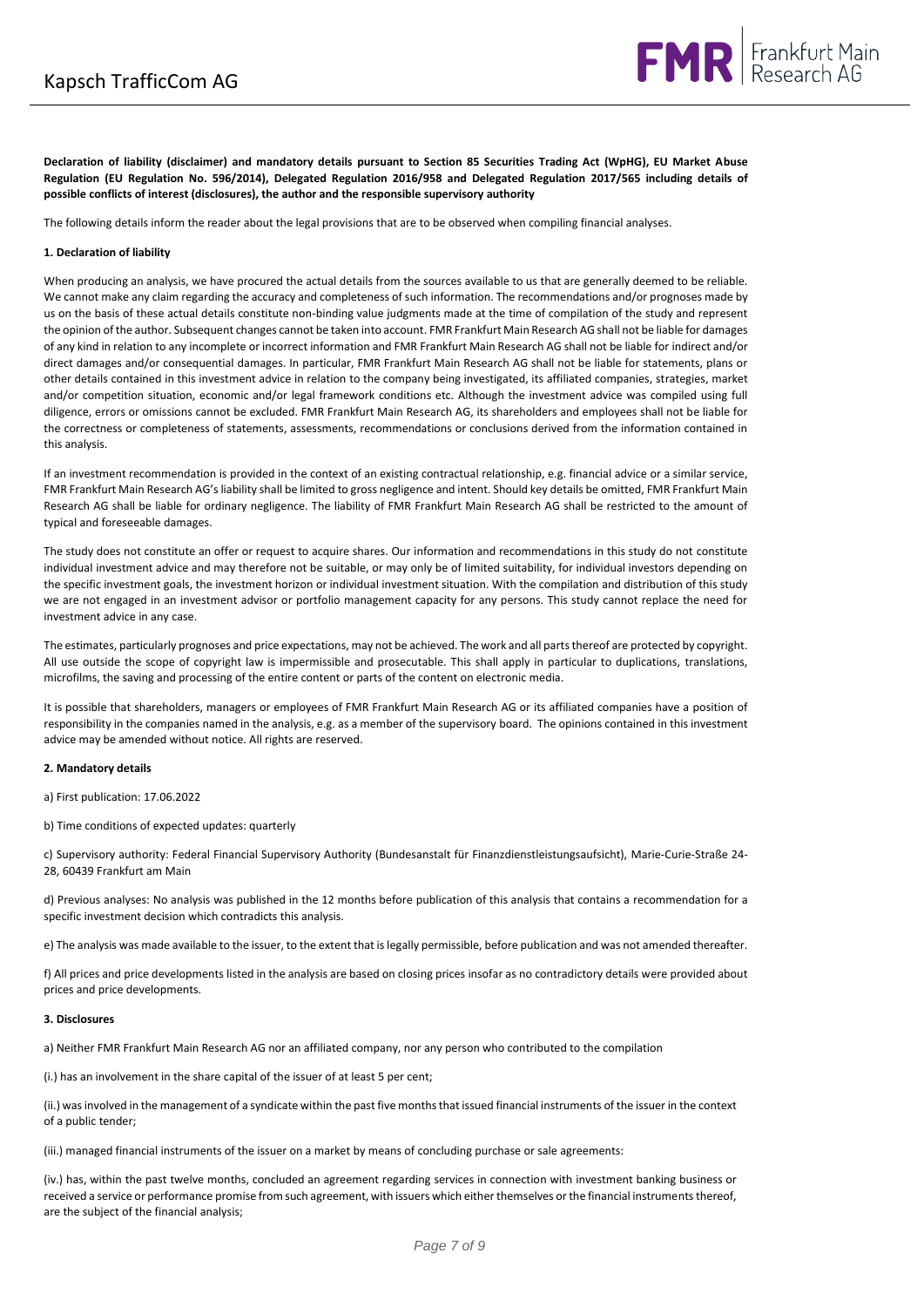(v.) is in possession of a net sales or purchase position which exceeds the threshold of 0.5% of the total issued share capital of the issuer;

(vi.) has concluded an agreement regarding the preparation of investment recommendations with the issuer.

(vii.) has other significant interests with regard to the company being analysed, for example clients with the company being analysed.

| Company |
|---------|
|---------|

**Company Disclosure(s)**

#### **Kapsch TrafficCom**

b) FMR Frankfurt Main Research AG has been commissioned by ODDO BHF Corporates & Markets AG to prepare this financial analysis. ODDO BHF Corporates & Markets AG in turn acts on behalf of the issuers who are themselves or whose financial instruments are the subject of this financial analysis.

Neither ODDO BHF Corporates & Markets AG nor an affiliated company, nor any person who contributed to the compilation

(i.) has an involvement in the share capital of the issuer of at least 5 per cent;

(ii.) was involved in the management of a syndicate within the past five months that issued financial instruments of the issuer in the context of a public tender;

(iii.) managed financial instruments of the issuer on a market by means of concluding purchase or sale agreements:

(iv.) has, within the past twelve months, concluded an agreement regarding services in connection with investment banking business or received a service or performance promise from such agreement, with issuers which either themselves or the financial instruments thereof, are the subject of the financial analysis;

(v.) is in possession of a net sales or purchase position which exceeds the threshold of 0.5% of the total issued share capital of the issuer;

(vi.) has concluded an agreement regarding the preparation of investment recommendations with the issuer.

(vii.) has other significant interests with regard to the company being analysed, for example clients with the company being analysed.

**Company Disclosure(s)**

#### **Kapsch TrafficCom** iii, vi

Recommendation history over last 12 months:

| Date       | Recommendation | Share price at publishing date | <b>Target price</b> |
|------------|----------------|--------------------------------|---------------------|
| 23.02.2021 | <b>HOLD</b>    | 15.15                          | 18.00               |
| 19.04.2021 | <b>HOLD</b>    | 15.10                          | 18.00               |
| 24.06.2021 | <b>HOLD</b>    | 15.00                          | 18.00               |
| 16.08.2021 | <b>HOLD</b>    | 15.30                          | 18.00               |
| 22.11.2021 | <b>HOLD</b>    | 15.80                          | 17.30               |
| 28.02.2022 | <b>HOLD</b>    | 12.50                          | 16.70               |
| 17.06.2022 | HOLD           | 13.80                          | 16.00               |

#### **4. Creation and distribution**

a) Responsibility for creation and distribution

FMR Frankfurt Main Research AG

Registered office: Frankfurt am Main; Commercial Register No. HRB 113537, Frankfurt am Main district court; Chairman: Marcus Silbe

b) Issuer

Winfried Becker, Senior Equity Analyst

c) This study may only be used for the internal purposes of the addressee within the EEA or Switzerland.

**5. Investment recommendation details**